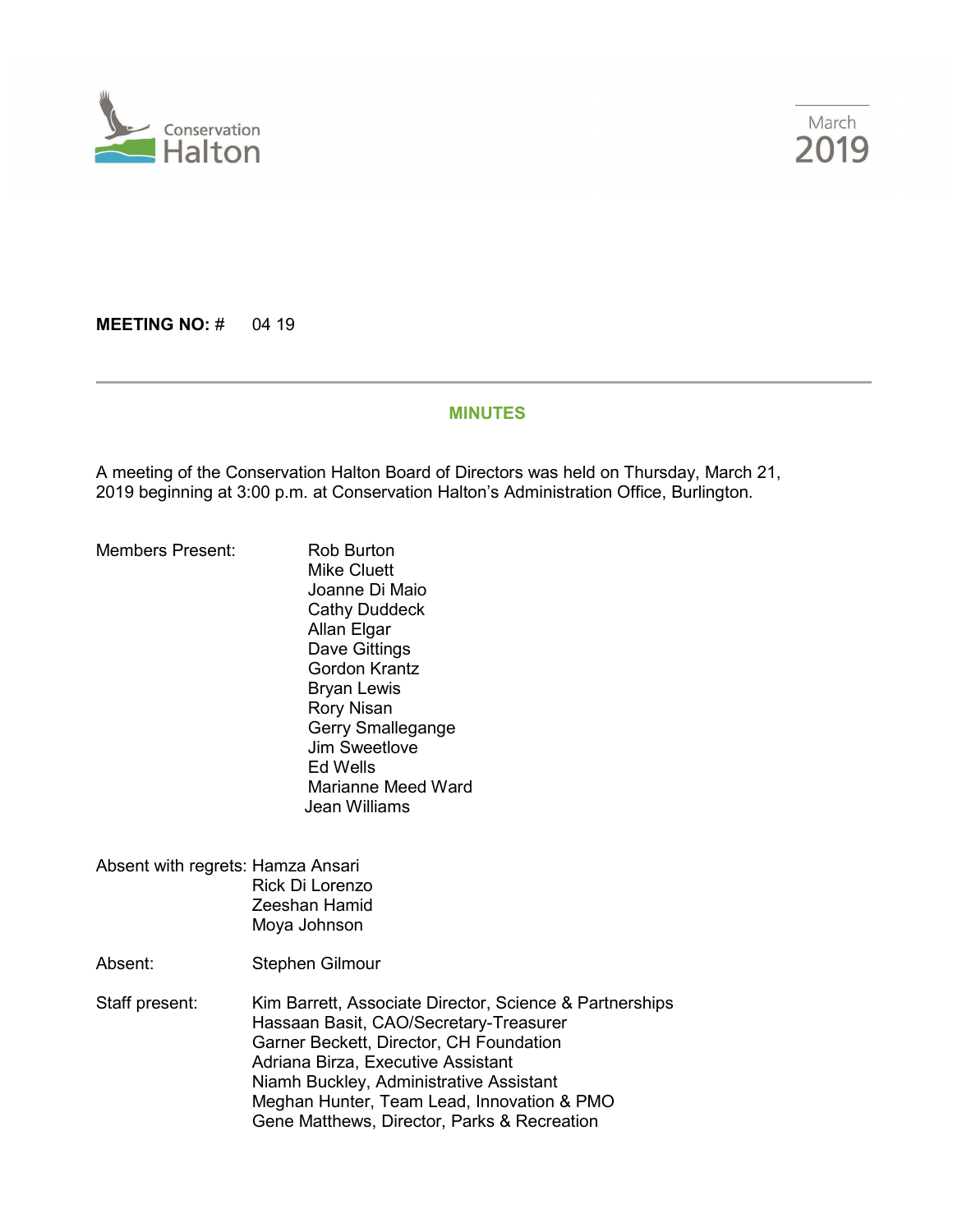



 Amy Mayes, Coordinator, Floodplain Mapping Kellie McCormack, Senior Manager, Development Planning & Watershed Management Marnie Piggott, Director, Finance Plezzie Ramirez, Manager, People Culture & Creative Jill Ramseyer, Associate Director, People, Culture & Creative Janelle Weppler, Associate Director, Engineering Barb Veale, Director, Planning & Watershed

Chair Gerry Smallegange called the meeting to order at 3.05 p.m.

## The Chair advised that the **CH Foundation Refresh presentation would be moved to item 8.1 under 8.0 Other Business**

## **1. Acceptance of AMENDED Agenda.**

**CHBD 04 01** Moved by: Rob Burton Seconded by: Jean Williams

That Conservation Halton Board of Directors **accept the AMENDED Agenda.** 

*Carried*

### **2. Disclosure of Pecuniary Interest for Board of Directors**

**There was no disclosure of Pecuniary Interest.**

- **3. Presentations: Flood Plain Mapping** Amy Mayes, Coordinator, Floodplain Mapping
- **4. Consent Items**

Roll call & mileage Approval of Board of Director Meeting minutes dated February 28, 2019 Approval of Board of Directors Inaugural Meeting minutes dated February 28, 2019 Approval of AMENDED Governance Committee Meeting minutes dated March 21, 2019

Gerry Smallegange advised that Committee memberships had been created based on the preferences provided by the CH Board Members at the February 28 CH Inaugural Board meeting. However due to the limited seats on each committee, not all Board Members have been assigned to a committee, but all Board Members are welcome to attend all committee meetings.

- 4.1 Kelso Dam Update Report #: CHBD 04 19 01
- 4.2 Purchasing Report November to December 2018 Report #: CHBD 04 19 02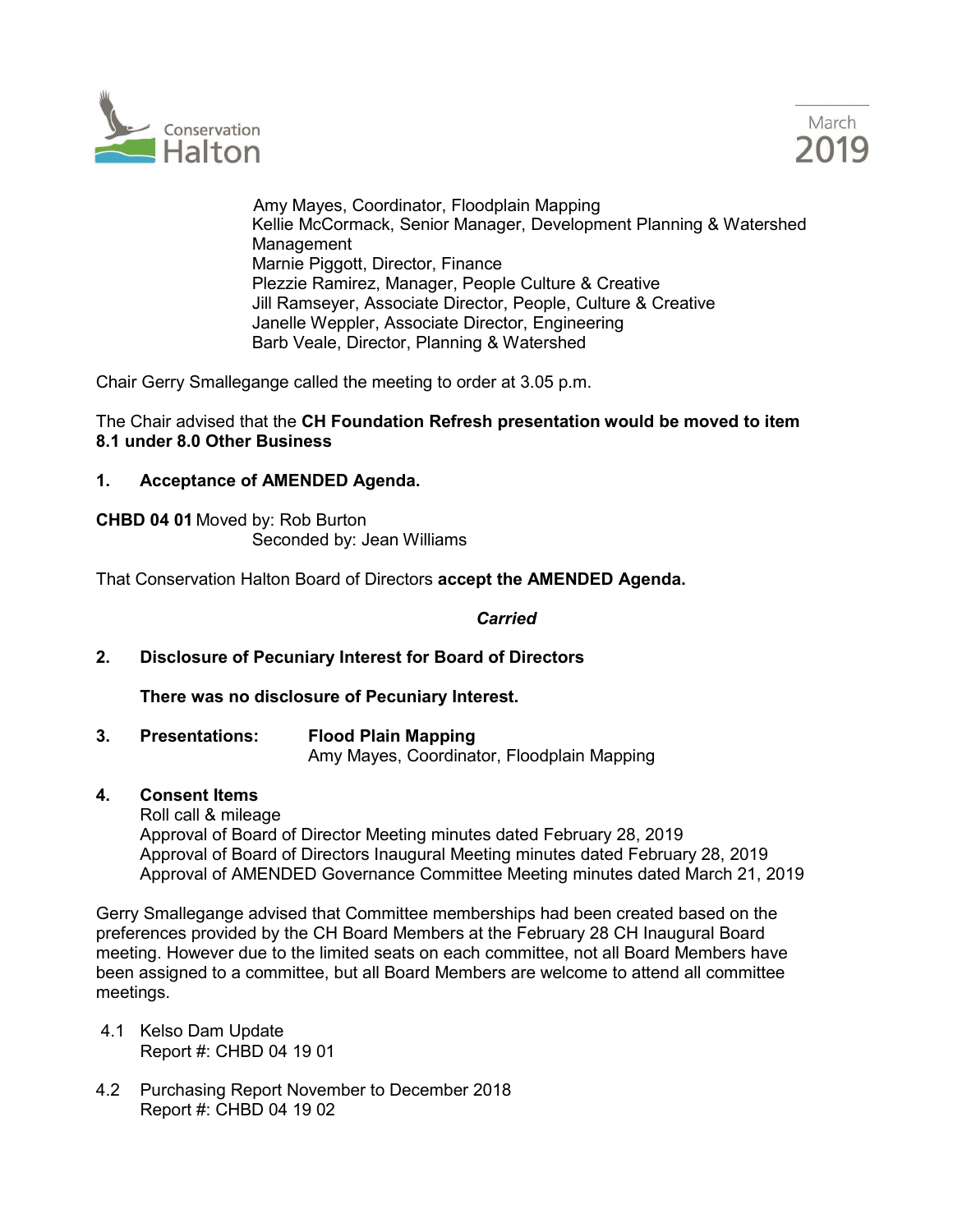



- 4.3 Land Disposition Trafalgar Road Reconstruction over Morrison-Wedgewood Channel Report #: CHBD 04 19 03
- 4.4 Conservation Halton Planning & Regulations Year End Report, 2018 CH File No.: ADM 006 Report #: CHBD 04 19 04
- 4.5 Floodplain Mapping Program Update Report #: CHBD 04 19 05

The Consent Items were adopted.

- **5. Action Items**
- 5.1 Emerald Ash Borer Project Update Report #: CHBD 04 19 06

| <b>CHBD 04 02</b> | Moved by: Joanne Di Maio |
|-------------------|--------------------------|
|                   | Seconded by: Allan Elgar |

THAT the Conservation Halton Board of Directors **receives for information the staff report on the performance review of the awarded contractors and the overall progress of the project;** 

And Further THAT the Conservation Halton Board of Directors **approve the staff recommendation to continue works as per the Ash and Hazard Tree Removals tender roster awarded in June 2018 to the four contractors, as part of the Emerald Ash Borer capital project.**

### *Carried*

- 5.2 2018 Investments and Investment Revenue Report #: CHBD 04 19 07
- **CHBD 04 03** Moved by: Mike Cluett Seconded by: Dave Gittings

That the Conservation Halton Board of Directors **receive for information the staff report dated March 21, 2019 on 2018 investments and investment revenue;**

And Further That **the allocation of investment revenue of \$144,248 including transfers to reserves for 2018 investment revenue earned on reserve balances be approved.**

*Carried*

5.3 Purchasing Policy Update Report #: CHBD 04 19 08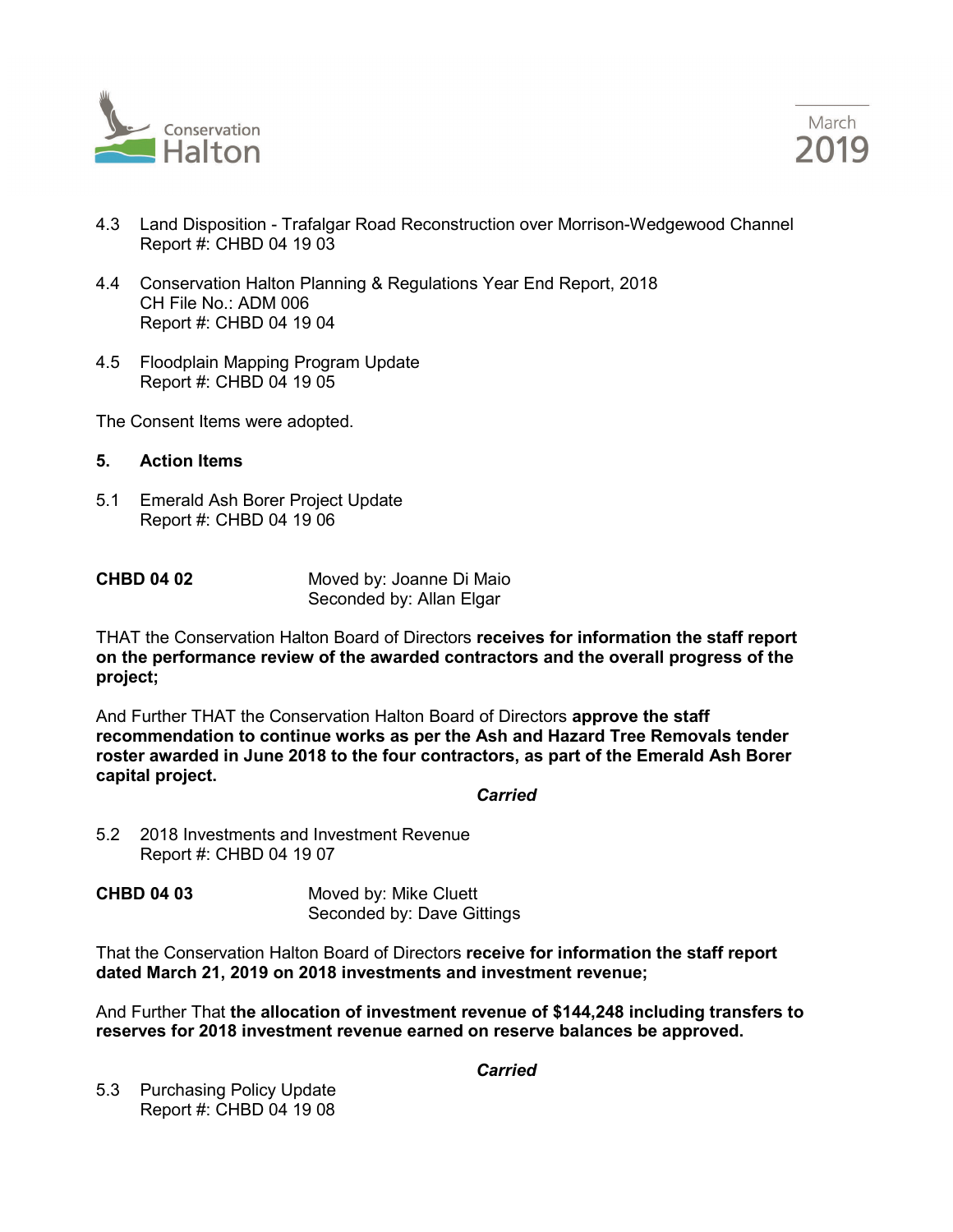



**CHBD 04 04** Moved by: Gordon Krantz Seconded by: Rory Nisan

That the Conservation Halton Board of Directors **approve the attached Purchasing Policy updated for revisions approved at the March 22, 2018 Board of Directors meeting;**

And Further That **the Purchasing Policy be included in the Conservation Halton Corporate Policy manual.**

*Carried*

- 5.4 2018 Capital Projects Report #: CHBD 04 19 09
- **CHBD 04 05** Moved by: Allan Elgar Seconded by: Cathy Duddeck

THAT the Conservation Halton Board of Directors **approve the establishment of a 2018 total capital budget of \$76,973 for Kelso/Glen Eden East Lodge Renovations to be funded by the Conservation Areas Capital Reserve for 2018 costs;**

THAT **\$3,793 be transferred to the Vehicle and Equipment Reserve for proceeds received on the sale of equipment;**

And Further THAT **capital projects be closed as identified in the staff report dated March 21, 2019.**

*Carried*

5.5 Budget Variance Report Report #: CHBD 04 19 10

**CHBD 04 06** Moved by: Rory Nisan Seconded by: Cathy Duddeck

That the Conservation Halton Board of Directors **approve the allocation of the 2018 operating surplus to the following Reserves:**

- **• \$248,374 to the Building Reserve;**
- **• \$28,000 to the Watershed Management & Support Services Stabilization Reserve;**
- **• \$200,000 to a new reserve to be established for Legal – Corporate Services;**
- **• \$1,128,047 to the Conservation Areas Capital Reserve;**
- **• \$82,000 to the Conservation Areas Revenue Stabilization Reserve**

That a transfer of **\$162,449 to the Capital Projects Reserve – Debt Financing Charges be approved for the budget amount in excess of actual 2018 debt financing charges expense;**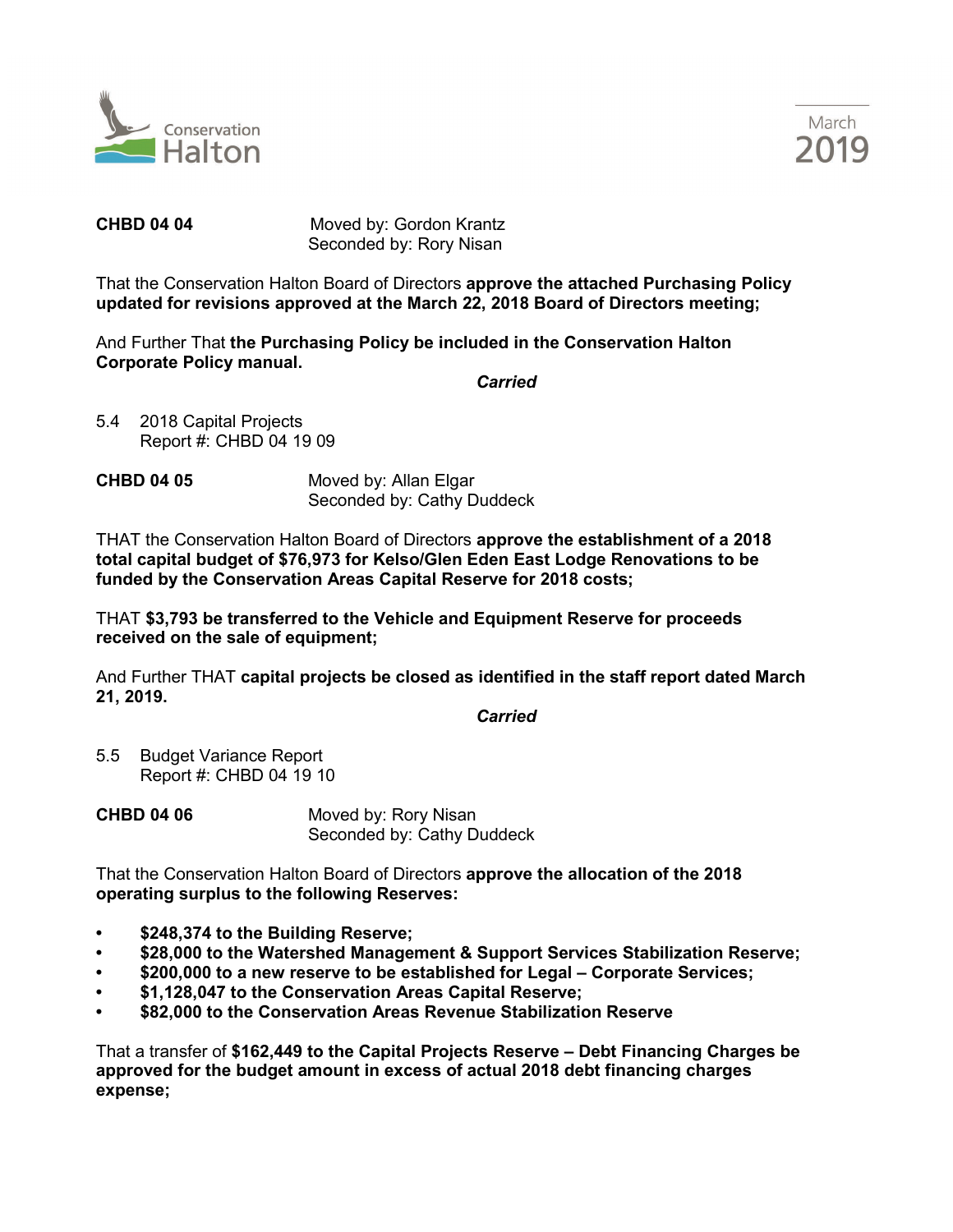



That a transfer of **\$114,011 to the Stewardship & Restoration Reserve be approved for revenue received in prior years for future Stewardship & Restoration projects;**

That a new **2019 capital project for Kelso Quarry Facility repairs in the amount of \$60,000 to be funded by a transfer from the Building Reserve be approved;** That a **transfer in 2019 of up to \$28,000 from the Watershed Management & Support Services Stabilization Reserve be approved to complete the Conservation Halton Foundation capital campaign study in 2019 that was included in the 2018 projection;**

And Further That the Conservation Halton Board of Directors **receive for information the Budget Variance Report for the year ended December 31, 2018.**

*Carried*

### **6. In Camera**

**CHBD 04 07** Moved By: Jean Williams Seconded By: Dave Gittings

That the Conservation Board of Directors **convene In Camera**

## *Carried*

- 6.1 Legal Matter Report #: CHBD 04 19 11
- 6.2 HR Update Report #: CHBD 04 19 12
- **CHBD 04 08** Moved By: Cathy Duddeck Seconded By: Jean Williams

THAT the Conservation Halton Board of Directors **reconvene in public forum**

**CHBD 04 09** Moved by: Cathy Duddeck Seconded by: Jean Williams

THAT the Conservation Halton Board of Directors **direct staff to proceed as discussed In Camera.** 

*Carried*

# **7. CAO Verbal Update**

There was no verbal update.

### **8. Other Business**

8.1 CHF Update

Jim Sweetlove, CHF Board Chair provided an update on the CH Foundation: